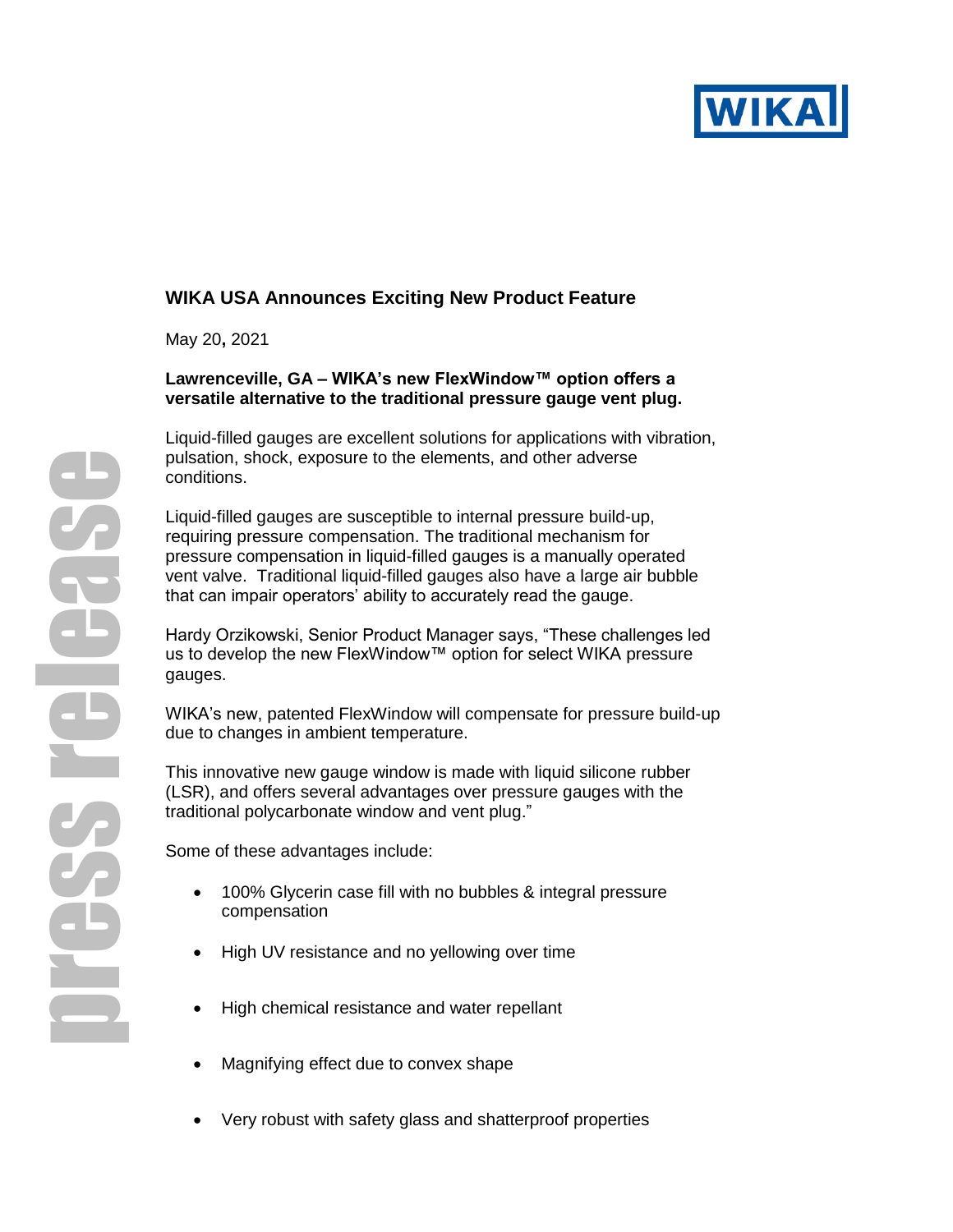

• Ease of panel mounting: No protruding vent plug to obstruct installation

This new option is currently available on the 2-1/2" version of models [213.53,](https://www.wika.us/213_53_en_us.WIKA) [233.53,](https://www.wika.us/232_53_233_53_en_us.WIKA) [233.54,](https://www.wika.us/232_54_233_54_en_us.WIKA) and [233.55,](https://www.wika.us/233_55_en_us.WIKA) with plans to expand availability in the future. Read this **blog** post for more details, and contact us at [info@wika.com](mailto:info@wika.com) with any inquiries.

### **About WIKA**

For 75 years, WIKA has continuously advanced instrumentation for pressure, temperature, level, and flow measurement. Leveraging decades of experience, we developed a broad selection of stock and custom instrumentation as well as engineering services to support plant safety, productivity, and profitability. A global leader in lean manufacturing, WIKA has manufacturing locations around the globe, which enables flexibility and the ability to meet high delivery demands. [www.wika.us](http://www.wika.us/)

Number of characters: 1,339 Key word: liquid-filled pressure gauge

#### **Manufacturer**

WIKA Instrument LP 1000 Wiegand Boulevard Lawrenceville, GA 30043, USA Tel: 1-888-945-2872 info@wika.com [www.wika.com](http://www.wika.com/) WIKA USA press release 01/2021